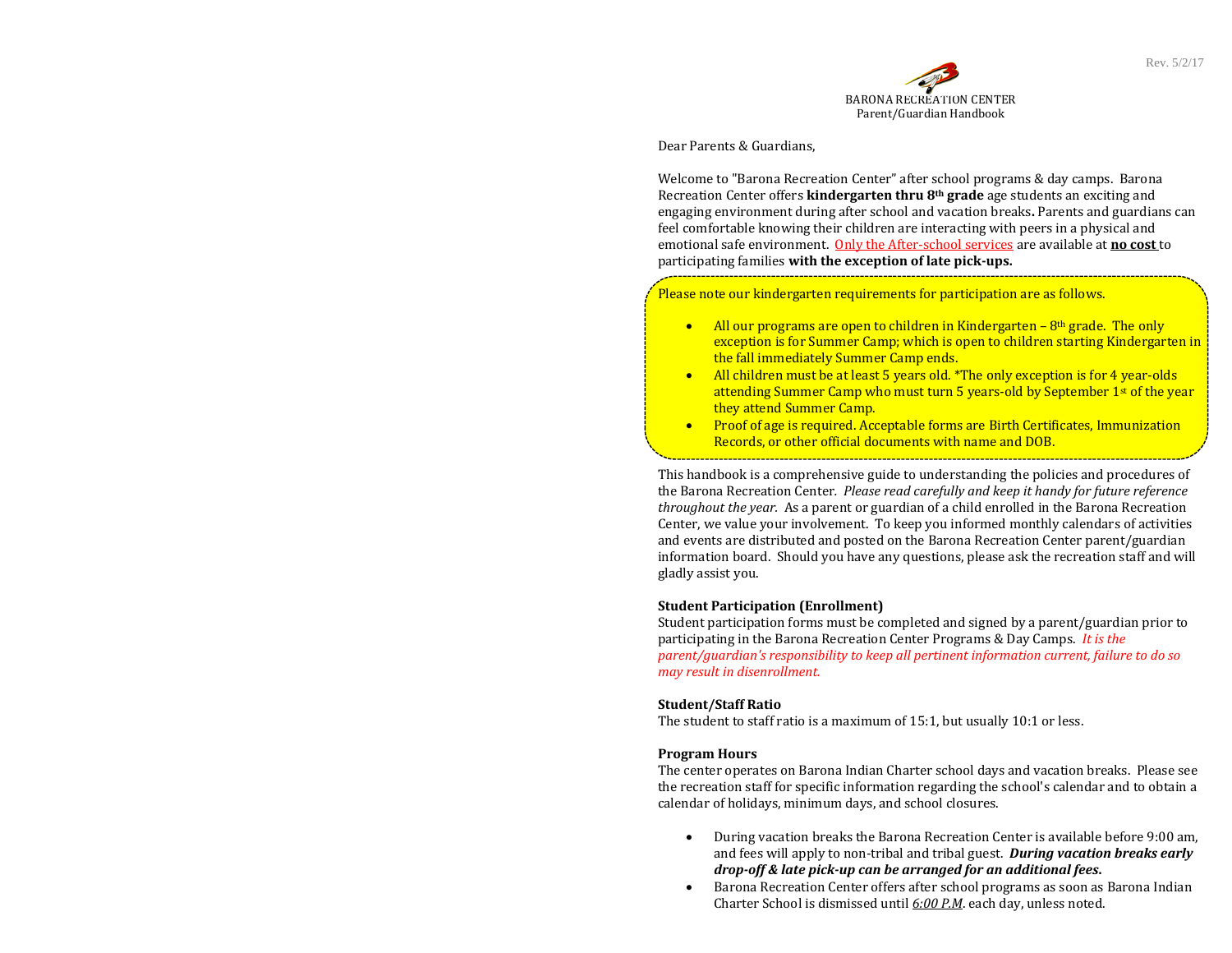## **Nutritional Snack/Day Camp Lunch**

Parents/guardians please send at least two snacks for your child to eat during afterschool program. The snack bar will be open until  $4:30$  P.M. during after school & day camps. Please note lunch is not provided during day camps. Please see recreation staff for details.

## **A. CONDUCT AGREEMENT**

- 1. My child must be courteous to Rec Center participants and staff.
- 2. My child must not cause physical abuse, verbal abuse, threats, harassment or any other conduct which threatens or endangers the health or safety of any person.
- 3. My child must not damage or cause destruction to Rec Center property, or to the property of others.
- 4. My child must not remove Rec Center property.
- 5. My child must not wear unacceptable logos or messages on his/her clothing. Recreation staff will determine appropriateness of clothing.
- 6. My child must keep a calm, quiet voice, and use absolutely no foul language.
- 7. My child must not fight, argue, push, throw objects or name call.
- 8. My child must not gossip.
- 9. My child must not use skateboards**,** bikes or scooters inside the Rec Center facility.
- 10. My child must use the bike rack at the Rec Center to store his/her bike safely.  $\,$
- 11. My child must remain in a supervised group unless given permission otherwise.
- 12. My child must be respectful of all staff, volunteers, parents, and guest and must obey all staff and volunteers. When released from school or school activities my child is to check him/herself into the program. If my child fails to check in and is loitering the facility**, it is not Recreation staff's responsibility to locate my child.**

## **B. ZERO TOLERANCE**

- 1. Possession, use, or being under the influence of alcohol or illegal drugs will not be tolerated.
- 2. Smoking and usage of lighters or other tobacco products or devices such as ecigarettes are prohibited, regardless of age.
- 3. Violence **(Fighting)** and possession of weapons or explosives is strictly prohibited.
- 4.**Bulling:** Bullying is unwanted, aggressive behavior that involves a real or perceived power imbalance. The behavior is repeated, or has the potential to be repeated, over time. Bullying includes actions such as making threats, spreading rumors, attacking someone physically or verbally, and excluding someone from a group on purpose.

## **C. GENERAL FACILITY RULES**

- 1. All food items must be consumed in designated eating areas. Food, drinks **(with no tops)**, and chewing gum are not permitted in the gym, unless attending an authorized recreational activity.
- 2. No food or drinks of any kind will be permitted on the gym stage.
- 3. No sitting on the stage ledge or hanging/pulling on stage net.
- 4. Bicycles, rollerblades, "heelies" and skateboards are prohibited in all indoor facilities, and the pool area.
- 5. Shoes with marking soles are prohibited in the gym area.
- 6. Passing or kicking any type of ball and throwing Frisbees are prohibited inside the gym, unless under the supervision of the Recreation Center staff/BICS staff.
- 7. Animals are prohibited in the facility, unless utilized as a guide or assistant for people with disabilities.

# **K. ILLNESS**

If a child becomes ill during After School Program/Day Camps and cannot participate in the normal daily routine, the recreation staff will notify a parent/guardian or emergency contact to pick up child.

## **L. MEDICATIONS**

Some recreation programs/day camps operate on the Barona Indian Charter School campus; however, your child's medication is not accessible to our department. Medications must be presented to Barona Recreation Center staff in its original container, labeled with physician's name, phone number, prescription expiration date, prescription directions, and pharmacy contact. 

## **M. INJURY**

Mild scrapes or "Ouches" will be reported to parent/guardian by way of an "ouch report". Staff will use standard first aid and universal precautions when treating scrapes of falls. An Injury Report will be completed for more serious injuries and will be placed on file.

When a serious accident or injury occurs, the recreation staff will attempt to notify parent/guardians and emergency contacts. A more serious accident/ injury may require:

- $\bullet$ 911 notification (paramedics)
- $\bullet$ Emergency room visit via ambulance-accompanied by recreation staff
- $\bullet$ Follow-up care by a doctor/dentist

In order to assure that a parent/guardian can be reached whenever necessary, all emergency numbers must be kept current. Parents/guardians are responsible for all costs incurred in the provision of emergency medical treatment for their child (ren).

# **IMPORTANT**

Recreation Director**Brian Van Wanseele** 619‐443‐7003 ext. 225 

Assistant Director **Bobbi B. Erbe**619‐443‐7003 ext. 222 

Administrative Assistant **Sandy Villaseñor** 619‐443‐7003 ext. 224 

Recreation Leader II **Priscilla Saiz** 619‐443‐7003 ext. 234  **Barona Recreation Center Office** 619 443‐7003 ext. 5 

# WEB PAGES & SOCIAL MEDIA

**Barona Recreation Center Web Page** http://www.BaronaRec.com

**Facebook** Barona Recreation Department 

**Inter‐Tribal Sports** http://www.intertribalsports.org/

**Barona Tribal Enforcement Office** (619) 443‐8976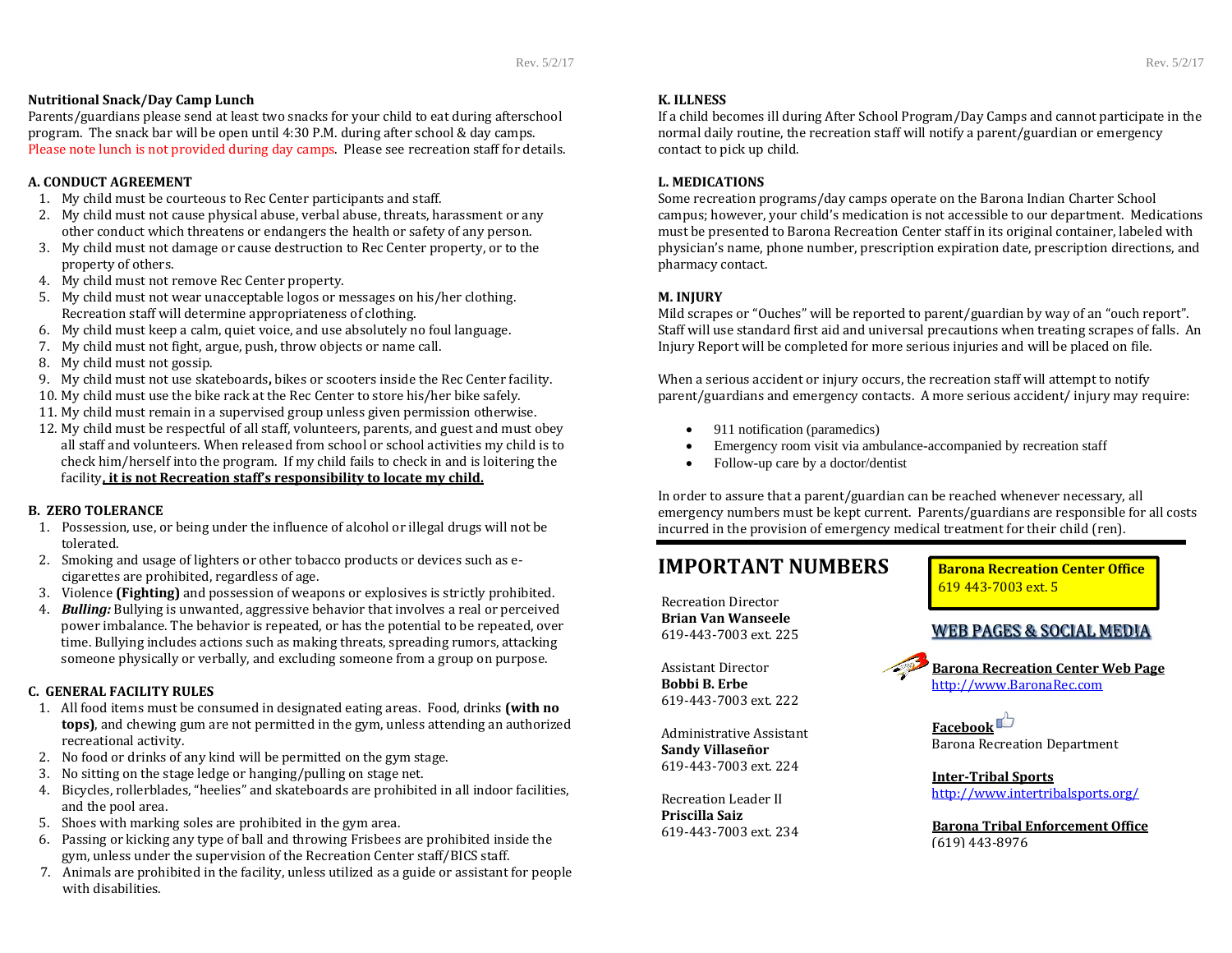# **J. AFTER SCHOOL / DAY CAMP PROGRAM LATE POLICY**

**Each incident** (Incident 1-4) will warrant a \$1.00 charge for every minute a child is left at the Recreation Center between  $6:00 \text{pm} - 7:00 \text{pm}$ . Child (ren) may not return until the suspension has been lifted and *all fees have been paid.*

If you are a Tribal Member/or live on the Barona Reservation Tribal Enforcement will be contacted and they will give you a courtesy notification at the address you provided on the registration packet. After **7:00pm** Tribal Enforcement will be contacted and your child (ren) will be dropped off at the Trial Enforcement Dispatch Office.

## **CONSEQUENCES FOR LATE PICK UP**

- o1<sup>st</sup> Incident: *Warning* - A phone call will be placed to inform the parents/guardians that they have broken the program policy. Will warrant a \$1.00 charge for every minute a child (ren) is left at the Recreation Center.
- o $2<sup>nd</sup>$  Incident: *Suspension*- Child (ren) will be ineligible to attend the program for *one day* and a phone call will be placed to inform the parents/guardians that they have broken the program policy. Will warrant a \$1.00 charge for every minute a child (ren) is left at the Recreation Center.
- o $3<sup>rd</sup>$  Incident: *Suspension*-Child (ren) will be ineligible to attend the program for *two days* and phone call will be placed to inform the parents/guardians that they have broken the program policy. Will warrant a \$1.00 charge for every minute a child (ren) is left at the Recreation Center.
- o4<sup>th</sup> Incident: *Suspension*-Child (ren) will be ineligible to attend the program for **one week** and a phone call will be placed to inform the parents/guardians that they have broken the program policy. Will warrant a \$1.00 charge for every minute a child (ren) is left at the Recreation Center.

*For a thirty day period after the 4th incident any incidents of late pick up the Recreation Center staff has the authority to revoke privileges of participation in all recreation center programs.* 

# **D. POOL RULES**

- 1. All individuals are expected to follow directions given by the lifeguards on duty.
- 2. Lifeguards will clear the pool every 60 minutes for 10 minutes.
- 3. Take your children on bathroom breaks every 30 to 60 minutes.
- 4. Glass objects, including beverages are not permitted in the pool facility.
- 5. Absolutely no diving into the water.
- 6. Spouting or spitting of water in pool or on deck is not permitted.
- 7. Running is not permitted on the deck.
- 8. Disposable swim diapers are mandatory for children who are not "potty-trained".
- 9. No food, drinks or chewing gum allowed in pool.
- $10.$  Horseplay, rough or boisterous play, such as running, pushing, dunking and splashing is  $\,$ not permitted.
- 11. With the consent and supervision of the lifeguard on duty, children must swim a short lap to ensure their ability to swim.
- **12. Children 7** years and younger must be accompanied and **<u>actively supervised</u>** at all times by a parent, legal guardian, or adult age 18 or older.
- $13.$  Must wear appropriate swimwear. All persons must abide by any additional posted  $\,$ rules.

# **E. VAN RULES**

- 1. All passengers must be registered at the Recreation Center.
- 2. No eating or drinking in the vans, unless otherwise instructed.
- 3. Seatbelts must be worn at all times.
- 4. Parents with children under the age of 8 must provide a booster seat.
- 5. No loud or foul music.
- 6. Keep a calm voice.
- 7. Be respectful to driver and passengers.
- 8. Keep hands, feet and objects to yourself.
- 9. Pick up all trash before leaving van.
- 10. Radio controls are to be controlled by the driver or Rec Center staff.

# **F. CONSEQUENCES**

When a Recreation Center participant violates the conduct agreement, zero tolerance policy, after school/day camp program, or any other rule set forth in the Recreation Center policy, he/she is subject to the appropriate course of disciplinary action.

# **G. ZERO TOLERANCE**

Any Incident: Participant will be *immediately* suspended from all Recreation Center activities until participant and parent/guardian meet with Tribal Council and Sheriff.